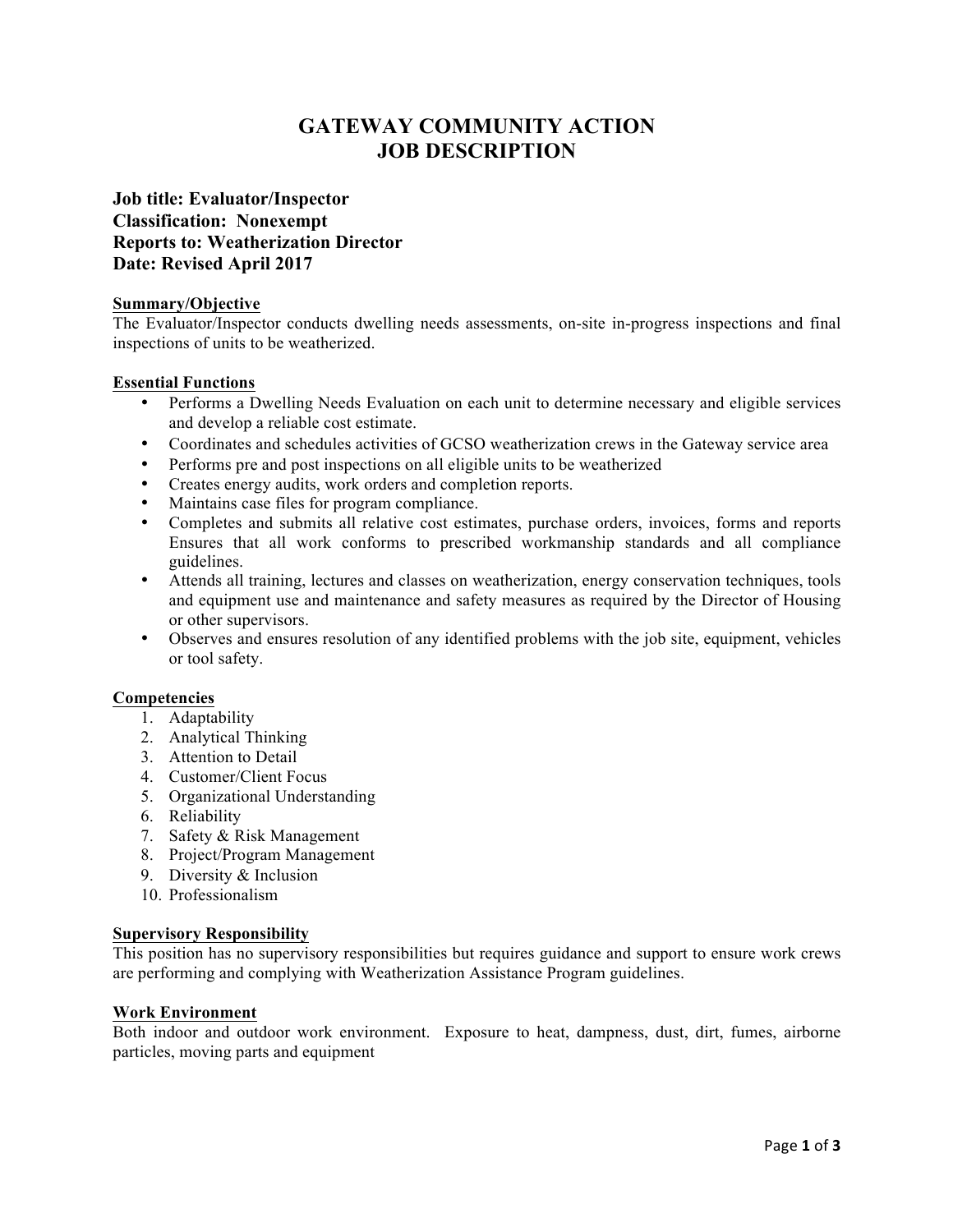# **Physical Demands**

Substantial physical effort is required. Regular requirements to use hands to finger, handle, feel, reach with hands and arms, climb or balance, stoop kneel, crouch or crawl.

Regular requirements to stand, walk, sit, and carry heavy objects, occasionally weighing over 100 pounds.

### **Position Type/Expected Hours of Work**

This is a full-time position. Days and hours are Monday through Friday, 8:00am to 4:30pm. Flex hours may be accommodated by Agency decision.

### **Travel**

Travel is primarily local during the business day; however some out of area and overnight travel may be expected.

### **Required Education and Experience**

High School diploma or GED

### **Preferred Education and Experience**

Previous experience in the building industry or energy conservation filed is a plus. Dwelling Needs Certification from Kentucky Housing Corporation BPI CQI certification or in the process/willing to be certified.

#### **Additional Eligibility Qualifications**

A valid KY Driver's License as well as a clean driving record and criminal background check is required. Gateway Community Action is a drug free workplace and a clean pre-employment drug test is required as well as ongoing random drug testing. Must be willing to attend all trainings as required by the Weatherization Assistance Program, Kentucky Housing Corporation, and Gateway Community Action.

#### **AAP/EEO Statement**

Gateway Community Action provides equal employment opportunity to all individuals regardless of their race, color, creed, religion, gender, age, sexual orientation, national origin, disability, veteran status, or any other characteristic protected by state, federal, or local law.

### **Other Duties**

Please note this job description is not designed to cover or contain a comprehensive listing of activities, duties or responsibilities that are required of the employee for this job. Duties, responsibilities and activities may change at any time with or without notice.

#### **Signatures**

This job description has been approved by all levels of management:

| $\blacksquare$<br><b>Executive Director:</b> | Jate |
|----------------------------------------------|------|
|                                              |      |

HR/EEO Director: \_\_\_\_\_\_\_\_\_\_\_\_\_\_\_\_\_\_\_\_\_\_\_\_\_\_\_\_\_\_\_\_\_\_\_\_\_\_\_\_\_\_\_\_\_\_\_\_\_\_ Date: \_\_\_\_\_\_\_\_\_\_\_\_\_

Employee signature below constitutes employee's understanding of the requirements, essential functions and duties of the position.

| $\overline{\phantom{0}}$<br>Еm<br>د، د،<br>1111<br>. . | . |  |
|--------------------------------------------------------|---|--|
|                                                        |   |  |